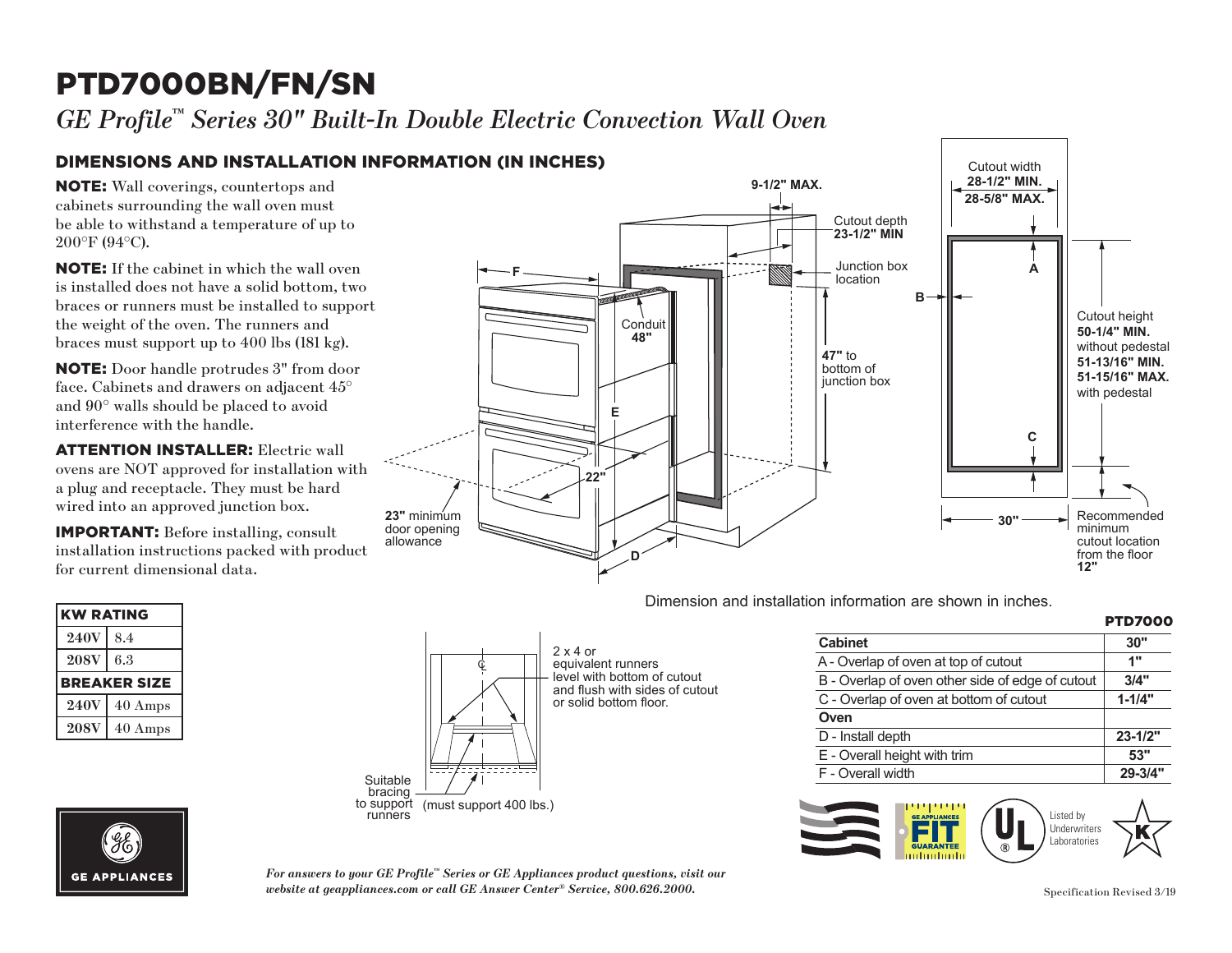## PTD7000BN/FN/SN

*GE Profile™ Series 30" Built-In Double Electric Convection Wall Oven*

### DIMENSIONS AND INSTALLATION INFORMATION (IN INCHES)

NOTE: 30" Double electric wall ovens are approved for installation above 27" and 30" warming drawers.

ATTENTION INSTALLER: Electric wall ovens are NOT approved for installation with a plug and receptacle. They must be hard wired into an approved junction box.

IMPORTANT: Before installing, consult installation instructions packed with ALL products for current dimensional and combination data.

#### WHEN TO USE THE PEDESTAL RAILS:

When replacing an older GE Appliances 30" double wall oven with a new GE Appliances model. Cutout Height =  $51$ -13/16" to  $51$ -15/16". This is our traditional cutout height.

#### WHEN NOT TO USE THE PEDESTAL RAILS:

When replacing a 30" double wall oven from another manufacturer (ie; Whirlpool) with a new GE Appliances model. Cutout height = 50-1/4". You will need to verify that the existing cutout matches the 50-1/4" dimension.

If the new GE Appliances 30" double wall oven is being installed into new construction (ie; not a replacement), then the recommended installation is to use the pedestal rails.